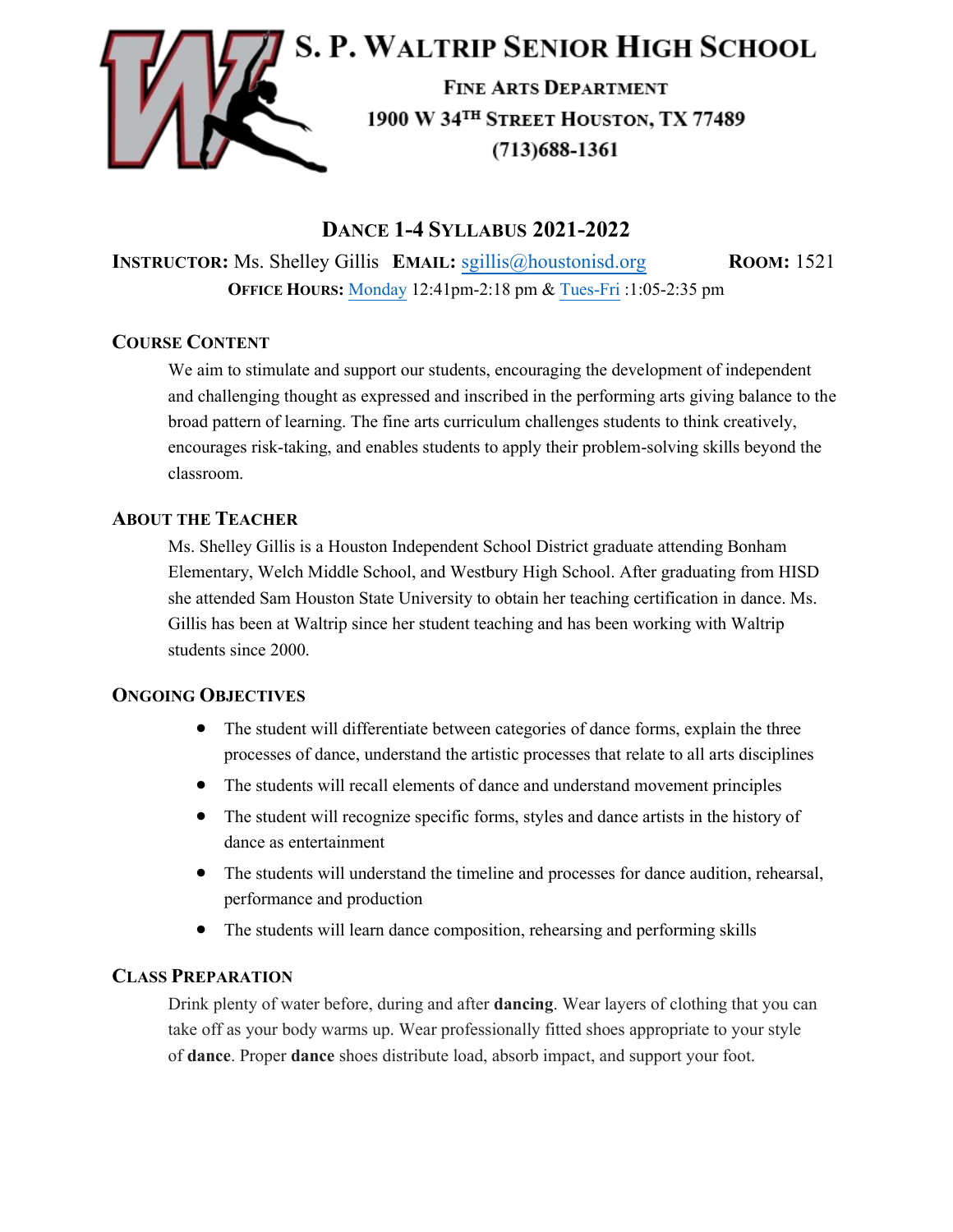You are required to participate and to perform dance in this class. The student is required to **wear all black** for days that we are working on movement. Dancers create lines and shapes with their bodies. In order, for your instructor to see the created lines and the correct use of musculature, clothes with a form fitting attire with hair pulled up, are the best uniforms to use for dance classes. (ex, jazz pants, boy cut shorts with tights, camisoles, leotards, etc) is required with hair secured away from the face in a pony tail. Dancers ultimately work harder, are more focused, when dressed uniformly. Please make sure that you are properly covered and follow the guidelines of the campus (ex. Appropriate messaging on clothing, no midriff and shorts at least 1 inch pass the fingertips.

#### **GRADING SCALE**

Everything has a point value. If a vocabulary quiz has 11 questions, there are 11 possible points for you. If a section test has 20 questions, there are 20 possible points for you. If an exam has 72 questions, there are 72 points. Simply divide the points you receive by the number of possible points to get your percentage.

## **ATTENDANCE AND PARTICIPATION**

Attendance and participation are required; it is difficult to learn the content if you are not present in class. You class participation and attendance can be a deciding factor if your class average straddles two grades. Be sure to see me about any missed work if you are absent.

The student will be graded on proper preparation for class, weekly journal entries, and performance test. The final for this class is an end of each semester after show performance (pending).

## **DAILY REQUIRED MATERIALS**

- 1. Laptop-Literacy Mondays
- 2. Clothes for class (all black)-Tuesday-Friday

#### **CLASS ETIQUETTE**

- 1. **Go jewelry-free.** Obtrusive jewelry is potentially dangerous to you and others.
- 2. **Listen while the teacher is talking.** That means no talking while they are talking. Not even quietly to your neighbor.
- 3. **Stow away the cell phone.** Turn off—don't just silence—your cell phone. Putting it on vibrate can still make distracting noise. All phones will be secured in your personal bag.
- 4. **Don't film or take pictures in class.** Always ask your dance teacher's permission before recording or photographing any portion of your dance class.